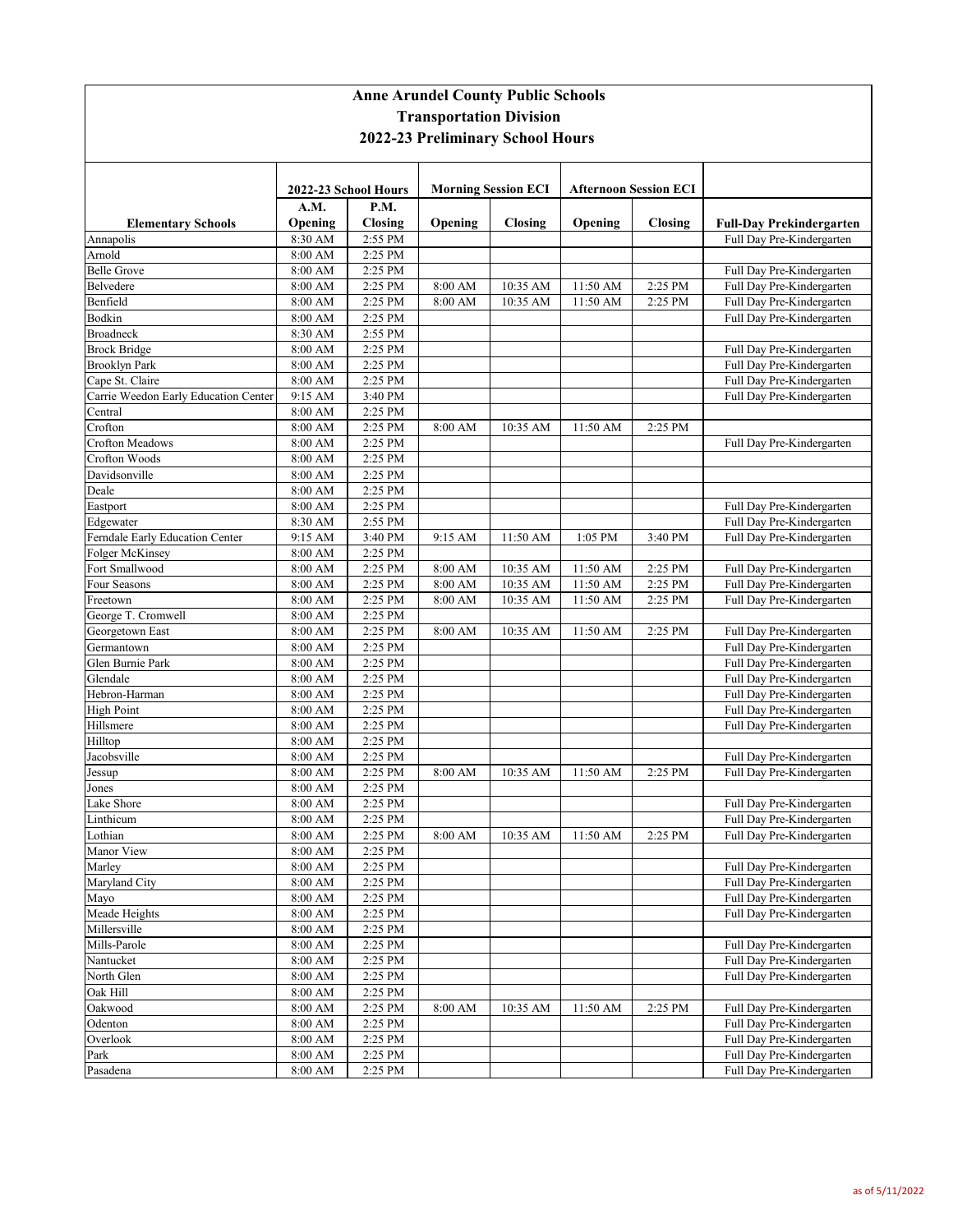|                                   |         | 2022-23 School Hours |         | <b>Morning Session ECI</b> | <b>Afternoon Session ECI</b> |         |                                 |
|-----------------------------------|---------|----------------------|---------|----------------------------|------------------------------|---------|---------------------------------|
|                                   | A.M.    | P.M.                 |         |                            |                              |         |                                 |
| <b>Elementary Schools</b>         | Opening | Closing              | Opening | Closing                    | Opening                      | Closing | <b>Full-Day Prekindergarten</b> |
| Pershing Hill                     | 8:00 AM | 2:25 PM              |         |                            |                              |         |                                 |
| Piney Orchard                     | 8:00 AM | 2:25 PM              |         |                            |                              |         |                                 |
| Pt. Pleasant                      | 8:00 AM | 2:25 PM              |         |                            |                              |         | Full Day Pre-Kindergarten       |
| Quarterfield                      | 8:00 AM | 2:25 PM              | 8:00 AM | 10:35 AM                   | 11:50 AM                     | 2:25 PM | Full Day Pre-Kindergarten       |
| Richard Henry Lee                 | 8:00 AM | 2:25 PM              |         |                            |                              |         |                                 |
| Ridgeway                          | 8:00 AM | 2:25 PM              |         |                            |                              |         |                                 |
| <b>Rippling Woods</b>             | 8:00 AM | 2:25 PM              |         |                            |                              |         | Full Day Pre-Kindergarten       |
| Riviera Beach                     | 8:00 AM | 2:25 PM              |         |                            |                              |         | Full Day Pre-Kindergarten       |
| <b>Rolling Knolls</b>             | 8:00 AM | 2:25 PM              |         |                            |                              |         | Full Day Pre-Kindergarten       |
| Seven Oaks                        | 8:00 AM | 2:25 PM              | 8:00 AM | 10:35 AM                   | 11:50 AM                     | 2:25 PM | Full Day Pre-Kindergarten       |
| Severn                            | 8:00 AM | 2:25 PM              |         |                            |                              |         | Full Day Pre-Kindergarten       |
| Severna Park                      | 8:00 AM | 2:25 PM              |         |                            |                              |         |                                 |
| Shady Side                        | 8:00 AM | 2:25 PM              |         |                            |                              |         | Full Day Pre-Kindergarten       |
| Shipley's Choice                  | 8:00 AM | 2:25 PM              |         |                            |                              |         |                                 |
| Solley                            | 8:00 AM | 2:25 PM              |         |                            |                              |         | Full Day Pre-Kindergarten       |
| Southgate                         | 8:00 AM | 2:25 PM              |         |                            |                              |         | Full Day Pre-Kindergarten       |
| South Shore                       | 8:00 AM | 2:25 PM              |         |                            |                              |         |                                 |
| Sunset                            | 8:30 AM | 2:55 PM              |         |                            |                              |         | Full Day Pre-Kindergarten       |
| Tracey's                          | 8:00 AM | 2:25 PM              |         |                            |                              |         | Full Day Pre-Kindergarten       |
| <b>Tyler Heights</b>              | 8:00 AM | 2:25 PM              |         |                            |                              |         | Full Day Pre-Kindergarten       |
| Van Bokkelen                      | 8:00 AM | 2:25 PM              |         |                            |                              |         | Full Day Pre-Kindergarten       |
| Waugh Chapel                      | 8:00 AM | 2:25 PM              |         |                            |                              |         | Full Day Pre-Kindergarten       |
| West Annapolis                    | 8:00 AM | 2:25 PM              |         |                            |                              |         |                                 |
| West Meade Early Education Center | 9:15 AM | 3:40 PM              |         |                            |                              |         | Full Day Pre-Kindergarten       |
| Windsor Farm                      | 8:00 AM | 2:25 PM              |         |                            |                              |         | Full Day Pre-Kindergarten       |
| Woodside                          | 8:00 AM | 2:25 PM              |         |                            |                              |         | Full Day Pre-Kindergarten       |

*Note: AACPS has no half-day prekindergarten programs in the 2022-2023 school year.*

|                       | 2022-23 School Hours |             |  |  |
|-----------------------|----------------------|-------------|--|--|
|                       | A.M.                 | <b>P.M.</b> |  |  |
| <b>Middle Schools</b> | Opening              | Closing     |  |  |
| Annapolis MS          | 9:15 AM              | 3:55 PM     |  |  |
| Arundel MS            | 9:15 AM              | 3:55 PM     |  |  |
| <b>Bates MS</b>       | 9:15 AM              | 3:55 PM     |  |  |
| Brooklyn Park MS      | 9:15 AM              | 3:55 PM     |  |  |
| Central MS            | 9:15 AM              | 3:55 PM     |  |  |
| Chesapeake Bay MS     | 9:15 AM              | 3:55 PM     |  |  |
| Corkran MS            | 9:15 AM              | 3:55 PM     |  |  |
| Crofton MS            | 9:15 AM              | 3:55 PM     |  |  |
| Lindale MS            | 9:15 AM              | 3:55 PM     |  |  |
| MacArthur MS          | 9:15 AM              | 3:55 PM     |  |  |
| Magothy River MS      | 9:15 AM              | 3:55 PM     |  |  |
| Marley MS             | 9:15 AM              | 3:55 PM     |  |  |
| Meade MS              | 9:15 AM              | 3:55 PM     |  |  |
| Northeast MS          | 9:15 AM              | 3:55 PM     |  |  |
| Old Mill MS - North   | 9:15 AM              | 3:55 PM     |  |  |
| Old Mill MS - South   | 9:15 AM              | 3:55 PM     |  |  |
| Severn River MS       | 9:15 AM              | 3:55 PM     |  |  |
| Severna Park MS       | 9:15 AM              | 3:55 PM     |  |  |
| Southern MS           | 9:15 AM              | 3:55 PM     |  |  |